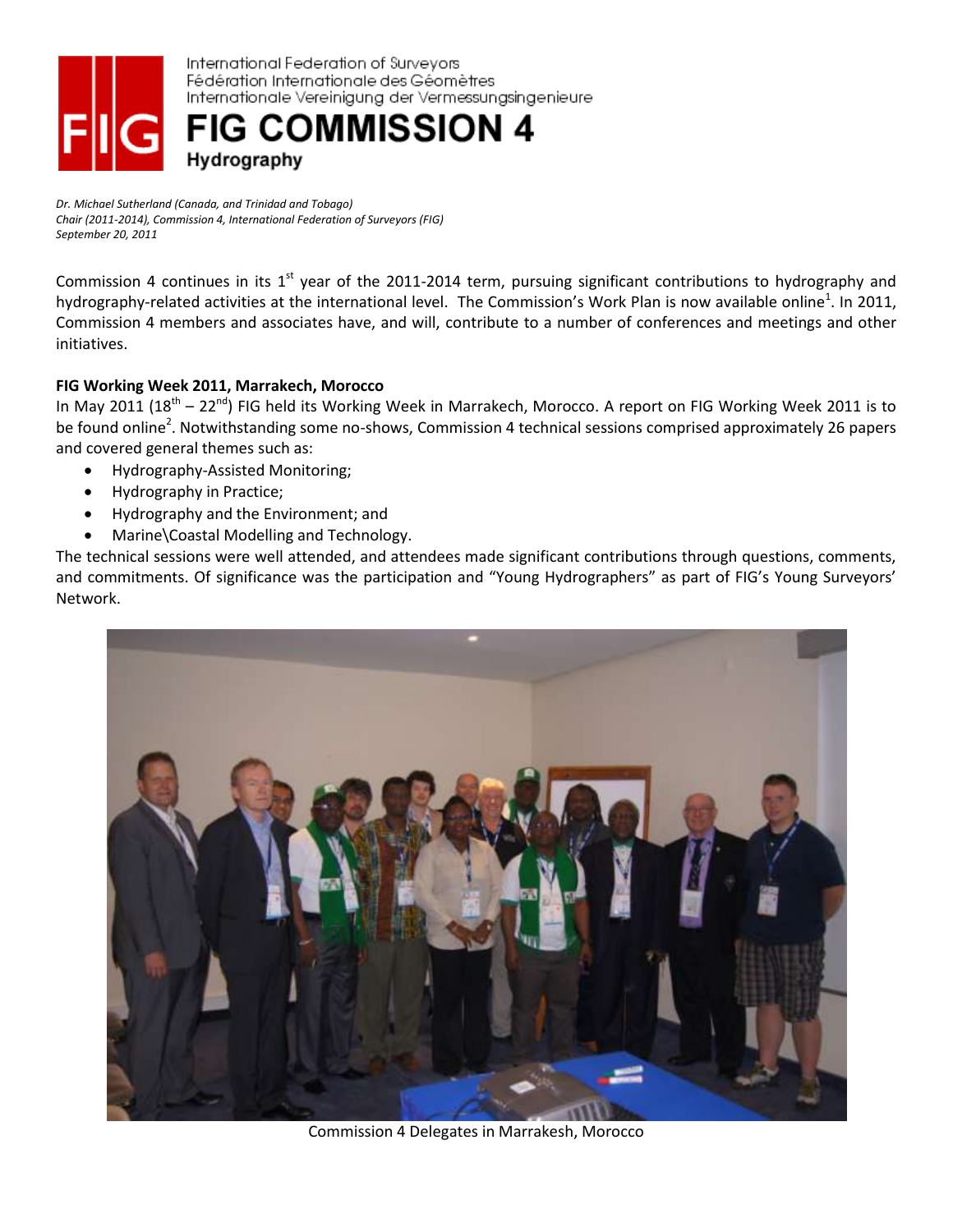# **11th South East Asian Survey Congress, Kuala Lumpur, Malaysia**

The 11<sup>th</sup> South East Asian Survey Congress was held in Kuala Lumpur, Malaysia during the period June 22<sup>nd</sup> to 24<sup>th</sup> 2011. The Chair of FIG Commission 4 was invited as a special guest speaker to address a plenary session on the topic of implementing a marine cadastre. The concept of the marine cadastre maintains importance to jurisdictions in South East Asia, and hydrography plays an important role in developmental strategies.



FIG Delegation with Surveyor Fauzi bin Nordin (2<sup>nd</sup> right) Chairman, Organizing Committee, 11th South East Asian Survey Congress

#### **Hydrography Awareness in Nigeria**

A meeting to enhance awareness of the importance of hydrography is being organized in Nigeria for October 2011. The plan is to have policy makers, all of Nigeria's 36 States' Surveyor Generals, and other hydrography stakeholders convene to have discussions on the topic. Commission 4 will be represented by its Chair, Dr. Michael Sutherland, the Chair of Working Group 4.5 (Hydrography in Africa), Ms. Angela Etuonovbe, and some of its Nigerian membership. Dr. Sutherland had previously attended the World Hydrography Day event in Abuja, Nigeria, June 22, 2009.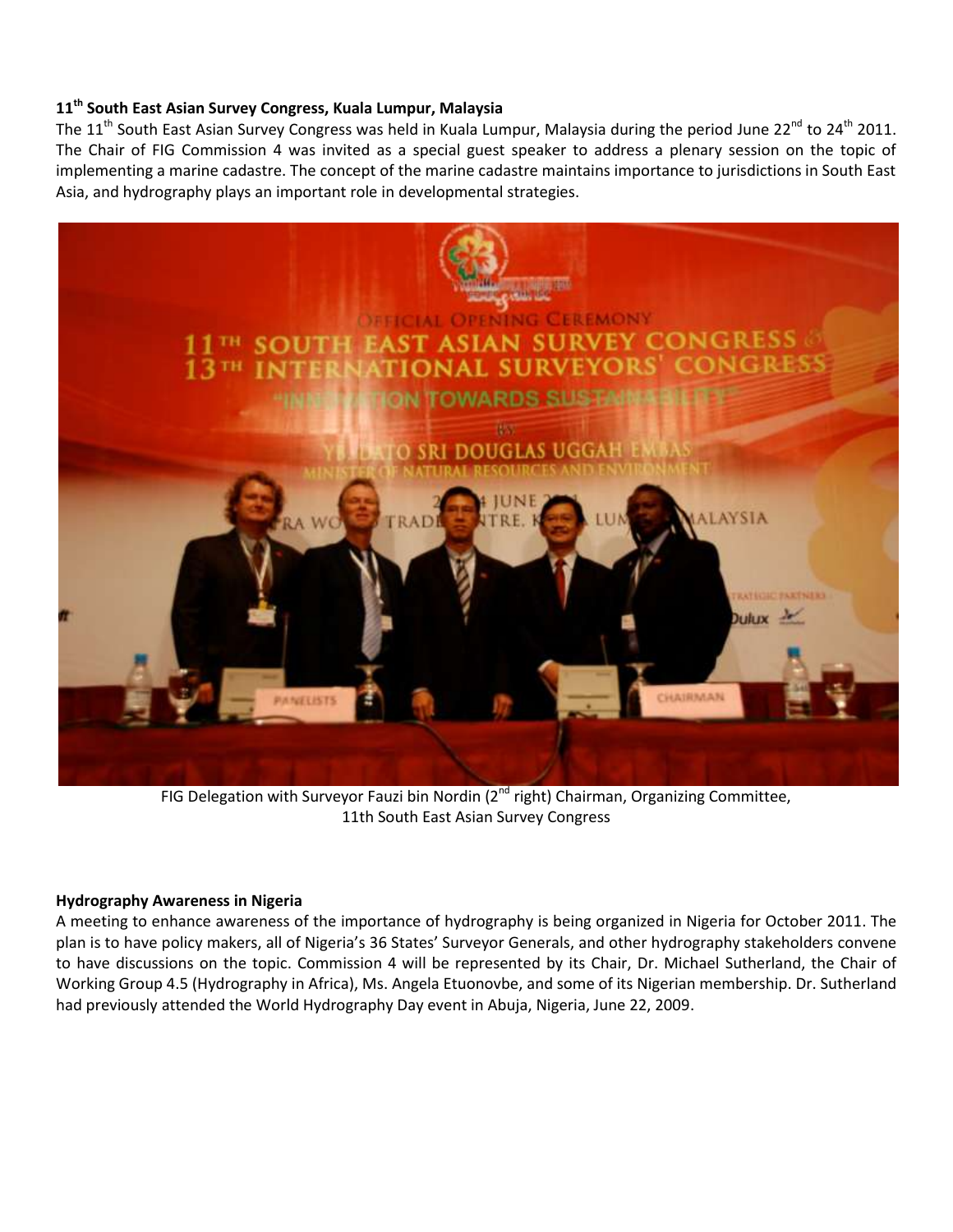

Ms. Angela Etuonovbe ( $2^{nd}$  left), Chair of WG 4.5 and Dr. Michael Sutherland ( $5^{th}$  left) at the World Hydrography Day Event in Abuja, Nigeria, June 22, 2009

Coming up in October ( $27<sup>th</sup>$  and  $28<sup>th</sup>$ ) is IHO - IMO - IOC – WMO – IALA - IAEA 5th CAPACITY BUILDING COORDINATION MEETING to be held at IALA Headquarters, Saint Germain en Laye, Paris, France 27-28 OCTOBER 2011.

## **Officers Needed**

Commission 4 is seeking nominations for the following positions:

- Chair-Elect (2012-2014). This person has to be nominated by an FIG member association. It is desirable to have nominations presented at FIG 2012 in Rome;
- Chair, Working Group 4.2, Standards and Guidelines for Hydrography, to eventually take over from the current Chair; and
- Chair, Working Group 4.4, Maritime and Marine Spatial Information Management, to eventually take over from the current Chair.

Please check Commission 4's appropriate website<sup>3</sup> for contact information to make nominations.

## **Publications**

Check out Commission 4's main website<sup>4</sup> for information on, and access to, the following publications:

- FIG Publication No. 57 Report on the Economic Benefits of Hydrography; and
- FIG Publication No. 56 Guidelines for the Planning, Execution and Management of Hydrographic Surveys in Ports and Harbours.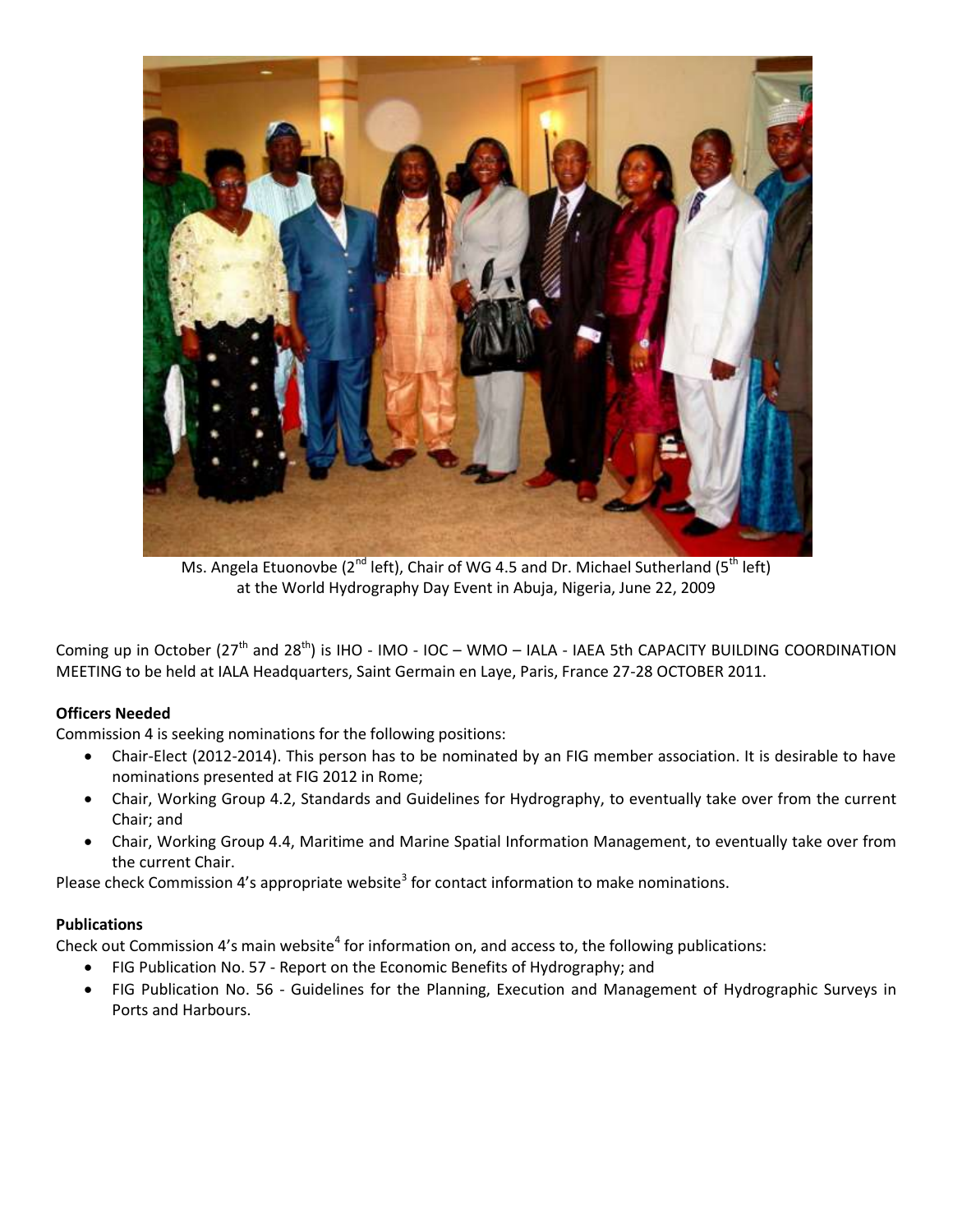

### **David Neale**

In June 2011, Dr. David Neale, former Commission 4 Vice-Chair Administration and Communication, lost his battle with cancer. He is very much missed.

## **Hydro International**

Check Hydro International<sup>5</sup> on a regular basis for Commission 4 news and other articles of interest to the hydrography community.

### **Web References**

- 1. [http://www.fig.net/admin/ga/2011/agenda/app\\_17\\_04\\_wp\\_comm\\_04\\_2011\\_2014.pdf](http://www.fig.net/admin/ga/2011/agenda/app_17_04_wp_comm_04_2011_2014.pdf)
- 2. <http://www.fig.net/news/fig2011/>
- 3. <http://www.fig.net/commission4/contactus/contactus.htm>
- 4. <http://www.fig.net/commission4/>
- 5. <http://www.hydro-international.com/fignews.php>

## **Introducing Commission 4 Officers (2011-2014)**

## **Chair and Chair of WG 4.4** Dr. **Michael Sutherland**



Department of Geomatics Engineering and Land Management Faculty of Engineering University of the West Indies, St. Augustine Campus St. Augustine TRINIDAD & TOBAGO, W.I. Mobile: +868 473 5541 Email: [michael.d.sutherland@unb.ca](mailto:michael.d.sutherland@unb.ca)

Address in Canada: C-FOAM Associate c/o Professor Dan Lane Canadian Fisheries, Oceans, and Aquaculture Management (C-FOAM) Telfer School of Management, University of Ottawa 55 Laurier Avenue East, Ottawa, Ontario, CANADA K1N 6N5 Tel. + 1 613 884 3707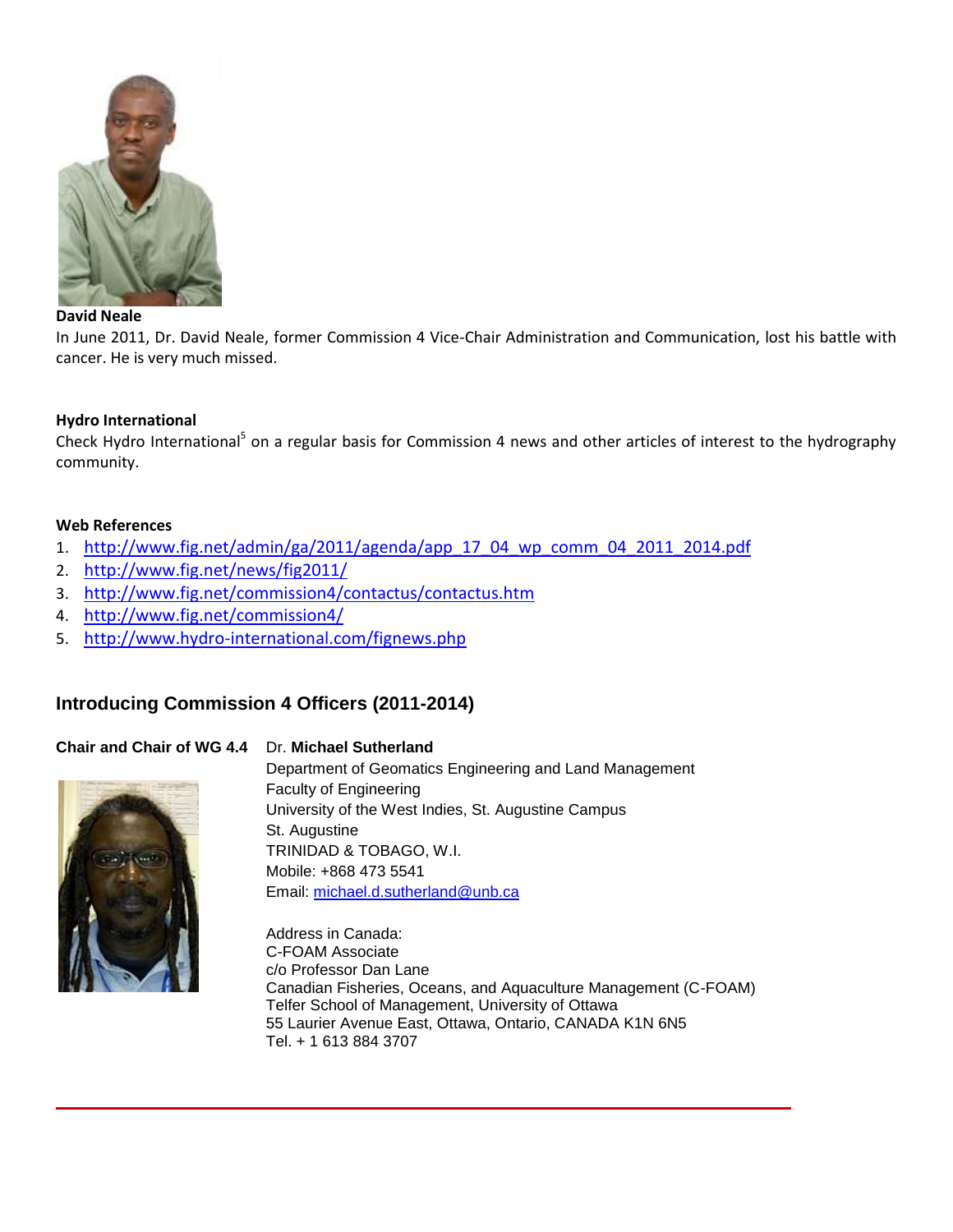**Vice Chair of Administration and communication**



**Mr. Gordon Johnston**, MRICS, 67 Devon Road Cheam Surrey SM2 7PE UNITED KINGDOM Tel. + 44 0208 391 6988 Fax + 44 0208 661 1650 E-mail: [gordon.johnston1@orange.net](mailto:gordon.johnston1@orange.net)

**Vice Chair and Chair of Work Group 4.1**



Mr. **Jerry Mills** NOAA/NOS - Office of Coast Survey SSMC 3, Room 6842 - N/CS3x2 1315 East-West Highway Silver Spring, MD 20910-3282 USA Tel. + 1 301-713-2780 x116 Fax: + 1 301-713-4533 Email: [Jerry.Mills@noaa.go](mailto:Jerry.Mills@noaa.gov)

**Vice Chair and Chair of Work Group 4.2**



Mr. **Andrew Leyzack** C.L.S. Central and Arctic Region Canadian Hydrographic Service 867 Lakeshore Road P.O. Box 5050 Burlington, Ontario L7R 4A6 CANADA Tel. + 1 905 336 4538 Fax + 1 905 336 8916 E-mail: [leyzacka@dfo-mpo.gc.ca](mailto:leyzacka@dfo-mpo.gc.ca)